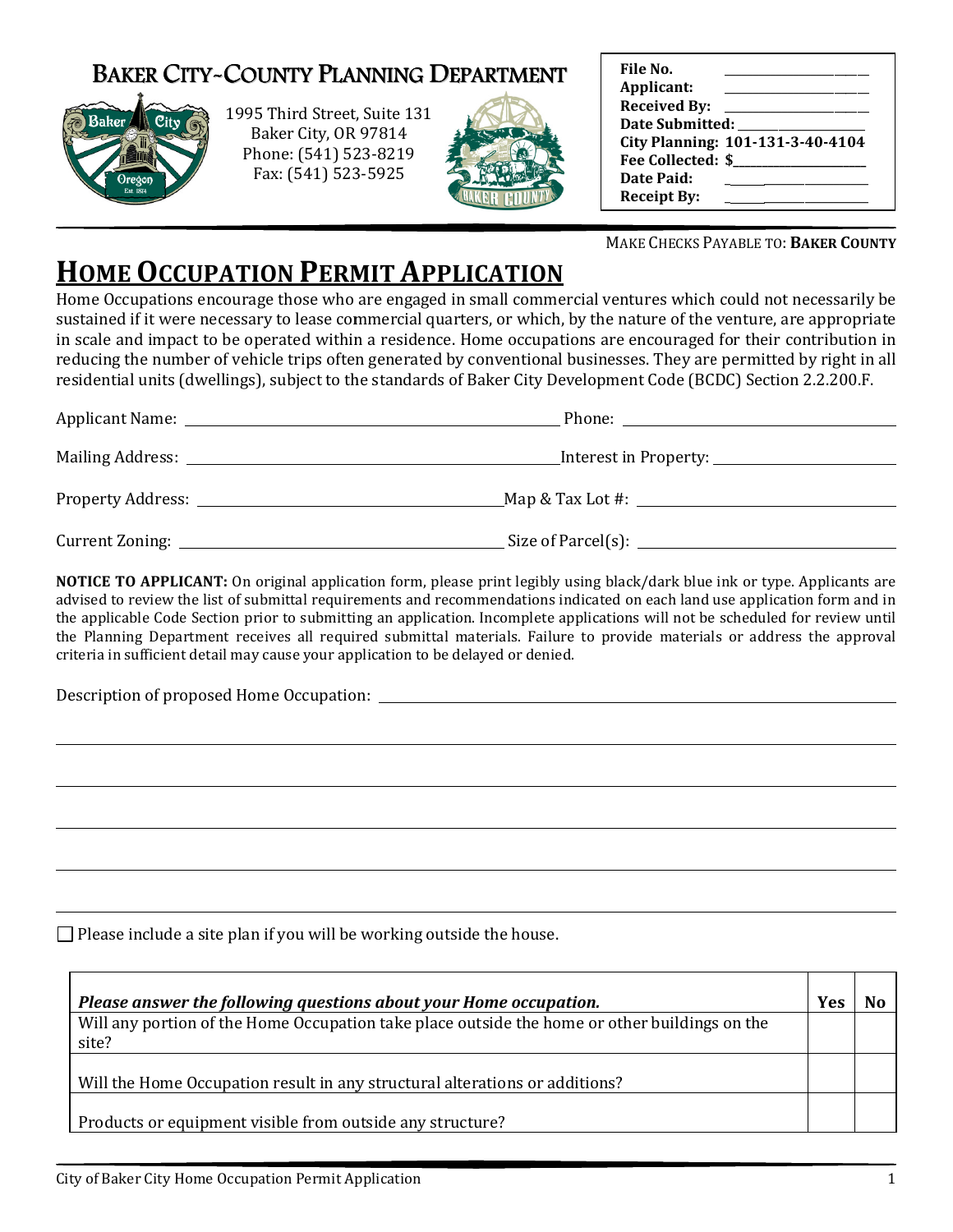| Are there any employees associated with the Home Occupation that will be on-site?<br>If yes, how many?<br>$PT$ <sub>______</sub> $FT$ ______<br>Will there be any on-site storage of hazardous materials?<br>Is any signage proposed?<br>If so, please indicate number and size.<br>Excluding regular USPS delivery, how many trips per day for delivery and/or pick up?<br>Will there be any clients or customers coming to the residence?<br>If so, how many and how often?<br>Will the operation create any noise, glare, vibration, smoke, dust, odors, radio or TV interference? | Outside storage which will be visible from the public right-of-way of adjacent properties? |  |  |
|---------------------------------------------------------------------------------------------------------------------------------------------------------------------------------------------------------------------------------------------------------------------------------------------------------------------------------------------------------------------------------------------------------------------------------------------------------------------------------------------------------------------------------------------------------------------------------------|--------------------------------------------------------------------------------------------|--|--|
|                                                                                                                                                                                                                                                                                                                                                                                                                                                                                                                                                                                       |                                                                                            |  |  |
|                                                                                                                                                                                                                                                                                                                                                                                                                                                                                                                                                                                       |                                                                                            |  |  |
|                                                                                                                                                                                                                                                                                                                                                                                                                                                                                                                                                                                       |                                                                                            |  |  |
|                                                                                                                                                                                                                                                                                                                                                                                                                                                                                                                                                                                       |                                                                                            |  |  |
|                                                                                                                                                                                                                                                                                                                                                                                                                                                                                                                                                                                       |                                                                                            |  |  |
|                                                                                                                                                                                                                                                                                                                                                                                                                                                                                                                                                                                       |                                                                                            |  |  |
|                                                                                                                                                                                                                                                                                                                                                                                                                                                                                                                                                                                       |                                                                                            |  |  |
|                                                                                                                                                                                                                                                                                                                                                                                                                                                                                                                                                                                       |                                                                                            |  |  |
|                                                                                                                                                                                                                                                                                                                                                                                                                                                                                                                                                                                       |                                                                                            |  |  |
|                                                                                                                                                                                                                                                                                                                                                                                                                                                                                                                                                                                       | Will there be a commercially-licensed vehicle associated with the business?                |  |  |
| If so, please indicate make/model and license plate number.                                                                                                                                                                                                                                                                                                                                                                                                                                                                                                                           |                                                                                            |  |  |
| Will this site be used for the assembly of employees?                                                                                                                                                                                                                                                                                                                                                                                                                                                                                                                                 |                                                                                            |  |  |

By signing the application form, applicant certifies that the information provided herein is accurate. Applicant further certifies that he/she is authorized to make the application and that there are no covenants, conditions or restrictions (CC&Rs) that may limit or prohibit the proposed home occupation. The City of Baker City does not monitor, nor does the City have enforcement authority over CC&Rs. Applicant further certifies that the home occupation use will conform to the standards of Baker City Development Code Section 2.2.200.F. Non-compliance with these regulations may result in revocation of this permit.

| Applicant Signature:<br>regard to this application. | Date:<br>If the applicant is other than the owner, the owner hereby grants permission for the applicant to act in his/her behalf with |
|-----------------------------------------------------|---------------------------------------------------------------------------------------------------------------------------------------|
| Owner Name:                                         | Phone:                                                                                                                                |

Mailing Address: Signature:

The following standards from Section 2.2.200.F of the Baker City Development Code apply to Home Occupations: The purpose of this Section is to encourage those who are engaged in small commercial ventures that could not necessarily be sustained if it were necessary to lease commercial quarters, or which by the nature of the venture, are appropriate in scale and impact to be operated within a residence. Home occupations are encouraged for their contribution in reducing the number of vehicle trips often generated by conventional businesses. Two types of home occupations are contemplated by this Code: 1) Home Occupations meeting the standards in subsections 1-8, below, are allowed by right, provided the owner has a current business license and all other uses and structures on the subject property are in conformance with the applicable zoning; and 2) Home Occupations exceeding any of the threshold standards in subsections 1-8 may receive approval through the Type III Home Occupation Permit procedure under Section 4.9.200.